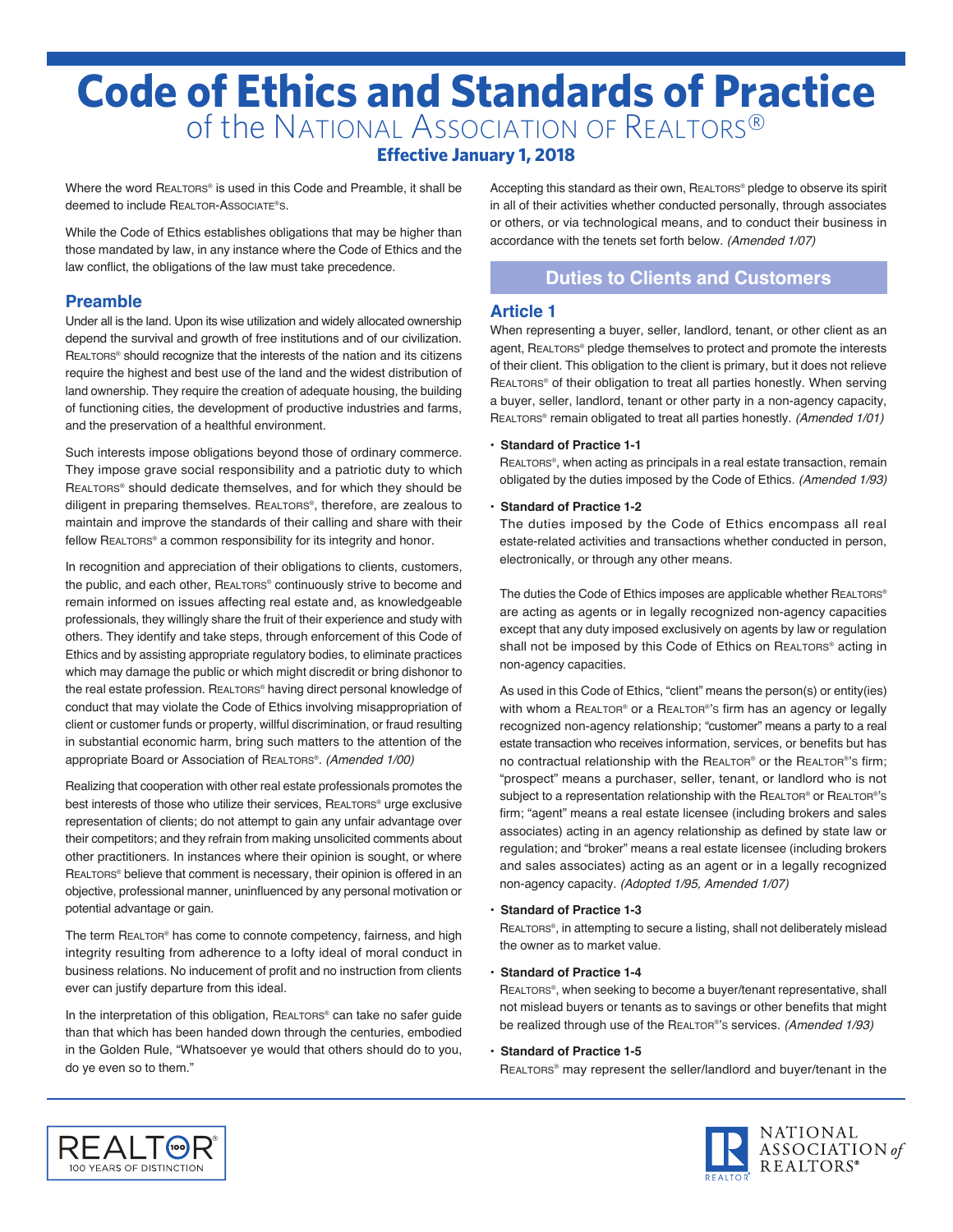same transaction only after full disclosure to and with informed consent of both parties. *(Adopted 1/93)*

#### • **Standard of Practice 1-6**

REALTORS® shall submit offers and counter-offers objectively and as quickly as possible. *(Adopted 1/93, Amended 1/95)*

#### • **Standard of Practice 1-7**

When acting as listing brokers, REALTORS® shall continue to submit to the seller/landlord all offers and counter-offers until closing or execution of a lease unless the seller/landlord has waived this obligation in writing. REALTORS<sup>®</sup> shall not be obligated to continue to market the property after an offer has been accepted by the seller/landlord. REALTORS® shall recommend that sellers/landlords obtain the advice of legal counsel prior to acceptance of a subsequent offer except where the acceptance is contingent on the termination of the pre-existing purchase contract or lease. *(Amended 1/93)*

# • **Standard of Practice 1-8**

REALTORS®, acting as agents or brokers of buyers/tenants, shall submit to buyers/tenants all offers and counter-offers until acceptance but have no obligation to continue to show properties to their clients after an offer has been accepted unless otherwise agreed in writing. REALTORS®, acting as agents or brokers of buyers/tenants, shall recommend that buyers/tenants obtain the advice of legal counsel if there is a question as to whether a pre-existing contract has been terminated. *(Adopted 1/93, Amended 1/99)*

#### • **Standard of Practice 1-9**

The obligation of REALTORS® to preserve confidential information (as defined by state law) provided by their clients in the course of any agency relationship or non-agency relationship recognized by law continues after termination of agency relationships or any non-agency relationships recognized by law. REALTORS® shall not knowingly, during or following the termination of professional relationships with their clients:

- 1) reveal confidential information of clients; or
- 2) use confidential information of clients to the disadvantage of clients; or
- 3) use confidential information of clients for the REALTOR®'s advantage or the advantage of third parties unless:
	- a) clients consent after full disclosure; or
	- b) REALTORS® are required by court order; or
	- c) it is the intention of a client to commit a crime and the information is necessary to prevent the crime; or
	- d) it is necessary to defend a REALTOR® or the REALTOR®'s employees or associates against an accusation of wrongful conduct.

 Information concerning latent material defects is not considered confidential information under this Code of Ethics. *(Adopted 1/93, Amended 1/01)*

# • **Standard of Practice 1-10**

REALTORS® shall, consistent with the terms and conditions of their real estate licensure and their property management agreement, competently manage the property of clients with due regard for the rights, safety and health of tenants and others lawfully on the premises. *(Adopted 1/95, Amended 1/00)*

# • **Standard of Practice 1-11**

REALTORS® who are employed to maintain or manage a client's property shall exercise due diligence and make reasonable efforts to protect it against reasonably foreseeable contingencies and losses. *(Adopted 1/95)*

# • **Standard of Practice 1-12**

When entering into listing contracts, REALTORS® must advise sellers/ landlords of:

1) the REALTOR®'s company policies regarding cooperation and the amount(s) of any compensation that will be offered to subagents, buyer/tenant agents, and/or brokers acting in legally recognized non-agency capacities;

- 2) the fact that buyer/tenant agents or brokers, even if compensated by listing brokers, or by sellers/landlords may represent the interests of buyers/tenants; and
- 3) any potential for listing brokers to act as disclosed dual agents, e.g., buyer/tenant agents. *(Adopted 1/93, Renumbered 1/98, Amended 1/03)*

# • **Standard of Practice 1-13**

When entering into buyer/tenant agreements, REALTORS® must advise potential clients of:

- 1) the REALTOR®'s company policies regarding cooperation;
- 2) the amount of compensation to be paid by the client;
- 3) the potential for additional or offsetting compensation from other brokers, from the seller or landlord, or from other parties;
- 4) any potential for the buyer/tenant representative to act as a disclosed dual agent, e.g., listing broker, subagent, landlord's agent, etc.; and
- 5) the possibility that sellers or sellers' representatives may not treat the existence, terms, or conditions of offers as confidential unless confidentiality is required by law, regulation, or by any confidentiality agreement between the parties. *(Adopted 1/93, Renumbered 1/98, Amended 1/06)*

#### • **Standard of Practice 1-14**

 Fees for preparing appraisals or other valuations shall not be contingent upon the amount of the appraisal or valuation. *(Adopted 1/02)*

#### • **Standard of Practice 1-15**

REALTORS®, in response to inquiries from buyers or cooperating brokers shall, with the sellers' approval, disclose the existence of offers on the property. Where disclosure is authorized, REALTORS® shall also disclose, if asked, whether offers were obtained by the listing licensee, another licensee in the listing firm, or by a cooperating broker. *(Adopted 1/03, Amended 1/09)*

#### • **Standard of Practice 1-16**

REALTORS® shall not access or use, or permit or enable others to access or use, listed or managed property on terms or conditions other than those authorized by the owner or seller. *(Adopted 1/12)*

# **Article 2**

REALTORS® shall avoid exaggeration, misrepresentation, or concealment of pertinent facts relating to the property or the transaction. REALTORS® shall not, however, be obligated to discover latent defects in the property, to advise on matters outside the scope of their real estate license, or to disclose facts which are confidential under the scope of agency or non-agency relationships as defined by state law. *(Amended 1/00)*

# • **Standard of Practice 2-1**

REALTORS® shall only be obligated to discover and disclose adverse factors reasonably apparent to someone with expertise in those areas required by their real estate licensing authority. Article 2 does not impose upon the REALTOR® the obligation of expertise in other professional or technical disciplines. *(Amended 1/96)*

• **Standard of Practice 2-2**

*(Renumbered as Standard of Practice 1-12 1/98)*

- **Standard of Practice 2-3** *(Renumbered as Standard of Practice 1-13 1/98)*
- **Standard of Practice 2-4**

REALTORS® shall not be parties to the naming of a false consideration in any document, unless it be the naming of an obviously nominal consideration.

# • **Standard of Practice 2-5**

 Factors defined as "non-material" by law or regulation or which are expressly referenced in law or regulation as not being subject to disclosure are considered not "pertinent" for purposes of Article 2. *(Adopted 1/93)*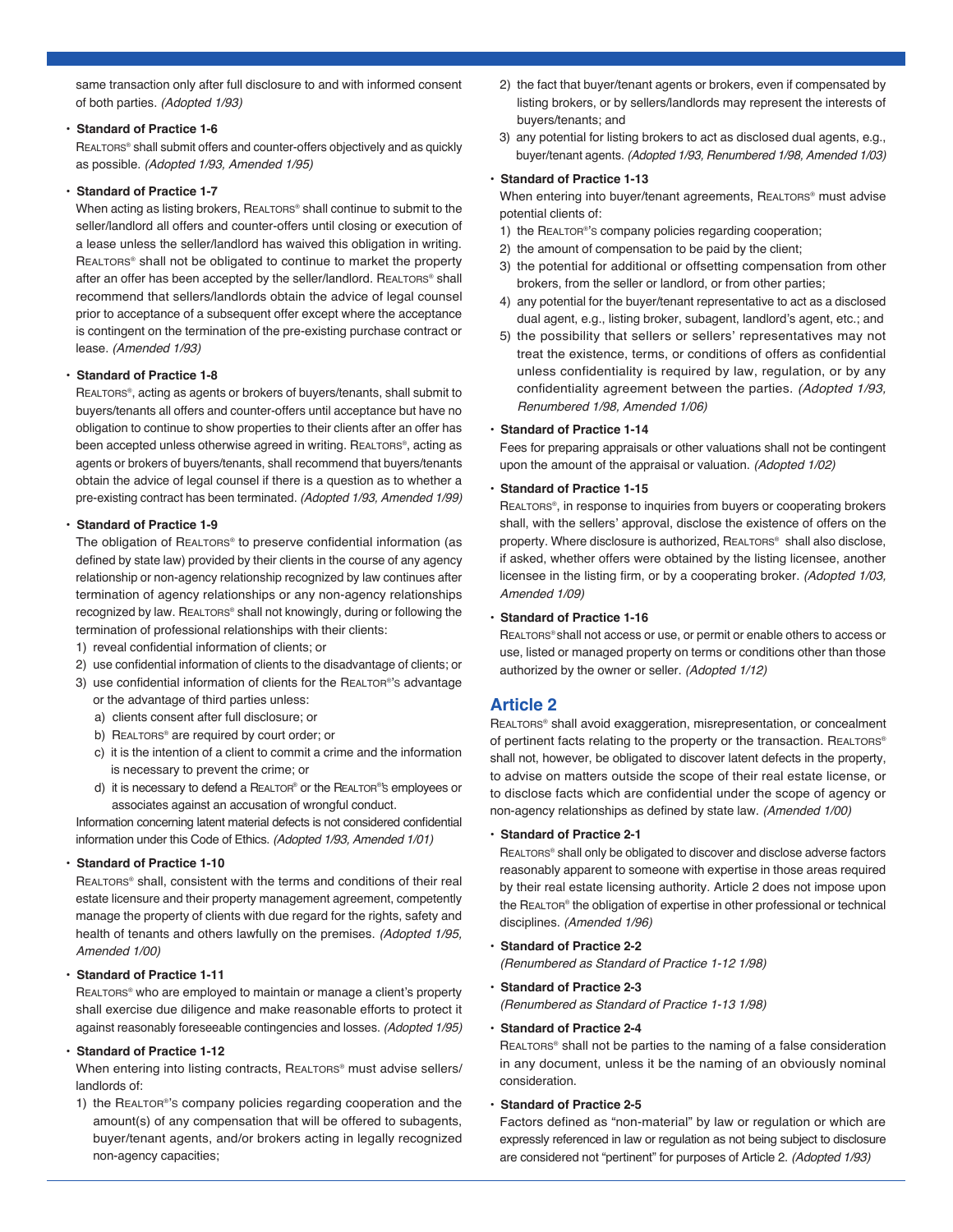# **Article 3**

REALTORS® shall cooperate with other brokers except when cooperation is not in the client's best interest. The obligation to cooperate does not include the obligation to share commissions, fees, or to otherwise compensate another broker. *(Amended 1/95)*

#### • **Standard of Practice 3-1**

REALTORS®, acting as exclusive agents or brokers of sellers/ landlords, establish the terms and conditions of offers to cooperate. Unless expressly indicated in offers to cooperate, cooperating brokers may not assume that the offer of cooperation includes an offer of compensation. Terms of compensation, if any, shall be ascertained by cooperating brokers before beginning efforts to accept the offer of cooperation. *(Amended 1/99)*

# • **Standard of Practice 3-2**

 Any change in compensation offered for cooperative services must be communicated to the other REALTOR® prior to the time that REALTOR® submits an offer to purchase/lease the property. After a REALTOR® has submitted an offer to purchase or lease property, the listing broker may not attempt to unilaterally modify the offered compensation with respect to that cooperative transaction. *(Amended 1/14)*

#### • **Standard of Practice 3-3**

 Standard of Practice 3-2 does not preclude the listing broker and cooperating broker from entering into an agreement to change cooperative compensation. *(Adopted 1/94)*

#### • **Standard of Practice 3-4**

REALTORS®, acting as listing brokers, have an affirmative obligation to disclose the existence of dual or variable rate commission arrangements (i.e., listings where one amount of commission is payable if the listing broker's firm is the procuring cause of sale/lease and a different amount of commission is payable if the sale/lease results through the efforts of the seller/landlord or a cooperating broker). The listing broker shall, as soon as practical, disclose the existence of such arrangements to potential cooperating brokers and shall, in response to inquiries from cooperating brokers, disclose the differential that would result in a cooperative transaction or in a sale/lease that results through the efforts of the seller/ landlord. If the cooperating broker is a buyer/tenant representative, the buyer/tenant representative must disclose such information to their client before the client makes an offer to purchase or lease. *(Amended 1/02)*

#### • **Standard of Practice 3-5**

 It is the obligation of subagents to promptly disclose all pertinent facts to the principal's agent prior to as well as after a purchase or lease agreement is executed. *(Amended 1/93)*

#### • **Standard of Practice 3-6**

REALTORS® shall disclose the existence of accepted offers, including offers with unresolved contingencies, to any broker seeking cooperation. *(Adopted 5/86, Amended 1/04)*

#### • **Standard of Practice 3-7**

When seeking information from another REALTOR® concerning property under a management or listing agreement, REALTORS® shall disclose their REALTOR® status and whether their interest is personal or on behalf of a client and, if on behalf of a client, their relationship with the client. *(Amended 1/11)*

# • **Standard of Practice 3-8**

REALTORS® shall not misrepresent the availability of access to show or inspect a listed property. *(Amended 11/87)*

#### • **Standard of Practice 3-9**

REALTORS® shall not provide access to listed property on terms

other than those established by the owner or the listing broker. *(Adopted 1/10)*

#### • **Standard of Practice 3-10**

 The duty to cooperate established in Article 3 relates to the obligation to share information on listed property, and to make property available to other brokers for showing to prospective purchasers/tenants when it is in the best interests of sellers/landlords. *(Adopted 1/11)*

# **Article 4**

REALTORS® shall not acquire an interest in or buy or present offers from themselves, any member of their immediate families, their firms or any member thereof, or any entities in which they have any ownership interest, any real property without making their true position known to the owner or the owner's agent or broker. In selling property they own, or in which they have any interest, REALTORS® shall reveal their ownership or interest in writing to the purchaser or the purchaser's representative. *(Amended 1/00)*

#### • **Standard of Practice 4-1**

 For the protection of all parties, the disclosures required by Article 4 shall be in writing and provided by REALTORS® prior to the signing of any contract. *(Adopted 2/86)*

# **Article 5**

REALTORS® shall not undertake to provide professional services concerning a property or its value where they have a present or contemplated interest unless such interest is specifically disclosed to all affected parties.

# **Article 6**

REALTORS® shall not accept any commission, rebate, or profit on expenditures made for their client, without the client's knowledge and consent.

When recommending real estate products or services (e.g., homeowner's insurance, warranty programs, mortgage financing, title insurance, etc.), REALTORS® shall disclose to the client or customer to whom the recommendation is made any financial benefits or fees, other than real estate referral fees, the REALTOR® or REALTOR®'s firm may receive as a direct result of such recommendation. *(Amended 1/99)*

# • **Standard of Practice 6-1**

REALTORS® shall not recommend or suggest to a client or a customer the use of services of another organization or business entity in which they have a direct interest without disclosing such interest at the time of the recommendation or suggestion. *(Amended 5/88)*

# **Article 7**

In a transaction, REALTORS® shall not accept compensation from more than one party, even if permitted by law, without disclosure to all parties and the informed consent of the Realtor®'s client or clients. *(Amended 1/93)*

# **Article 8**

REALTORS® shall keep in a special account in an appropriate financial institution, separated from their own funds, monies coming into their possession in trust for other persons, such as escrows, trust funds, clients' monies, and other like items.

# **Article 9**

REALTORS®, for the protection of all parties, shall assure whenever possible that all agreements related to real estate transactions including, but not limited to, listing and representation agreements, purchase contracts, and leases are in writing in clear and understandable language expressing the specific terms, conditions, obligations and commitments of the parties. A copy of each agreement shall be furnished to each party to such agreements upon their signing or initialing. *(Amended 1/04)*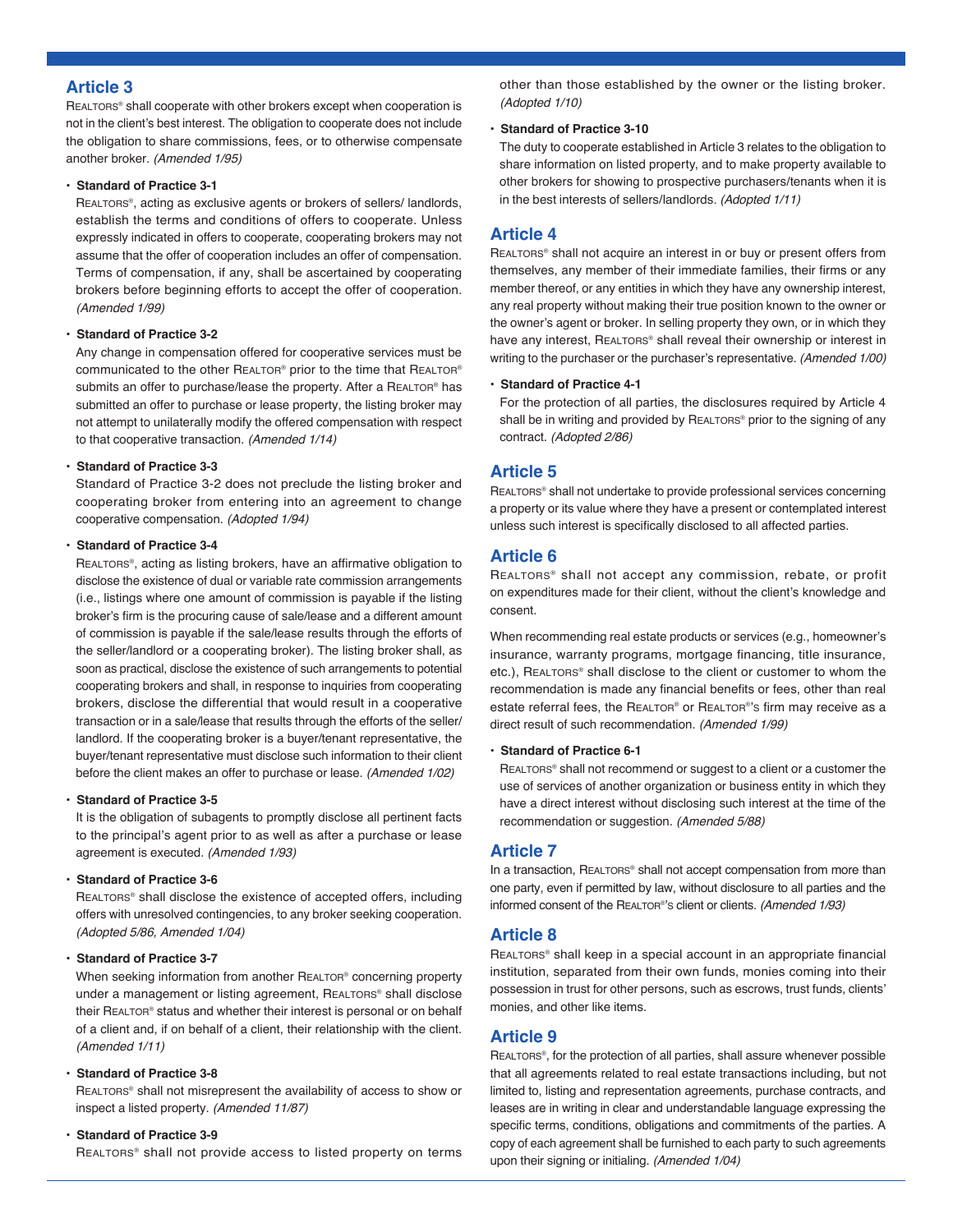#### • **Standard of Practice 9-1**

For the protection of all parties, REALTORS® shall use reasonable care to ensure that documents pertaining to the purchase, sale, or lease of real estate are kept current through the use of written extensions or amendments. *(Amended 1/93)*

# • **Standard of Practice 9-2**

 When assisting or enabling a client or customer in establishing a contractual relationship (e.g., listing and representation agreements, purchase agreements, leases, etc.) electronically, REALTORS® shall make reasonable efforts to explain the nature and disclose the specific terms of the contractual relationship being established prior to it being agreed to by a contracting party. *(Adopted 1/07)*

# **Duties to the Public**

# **Article 10**

REALTORS® shall not deny equal professional services to any person for reasons of race, color, religion, sex, handicap, familial status, national origin, sexual orientation, or gender identity. REALTORS® shall not be parties to any plan or agreement to discriminate against a person or persons on the basis of race, color, religion, sex, handicap, familial status, national origin, sexual orientation, or gender identity. *(Amended 1/14)*

REALTORS®, in their real estate employment practices, shall not discriminate against any person or persons on the basis of race, color, religion, sex, handicap, familial status, national origin, sexual orientation, or gender identity. *(Amended 1/14)*

#### • **Standard of Practice 10-1**

When involved in the sale or lease of a residence, REALTORS® shall not volunteer information regarding the racial, religious or ethnic composition of any neighborhood nor shall they engage in any activity which may result in panic selling, however, REALTORS® may provide other demographic information. *(Adopted 1/94, Amended 1/06)*

#### *•* **Standard of Practice 10-2**

When not involved in the sale or lease of a residence, REALTORS® may provide demographic information related to a property, transaction or professional assignment to a party if such demographic information is (a) deemed by the REALTOR® to be needed to assist with or complete, in a manner consistent with Article 10, a real estate transaction or professional assignment and (b) is obtained or derived from a recognized, reliable, independent, and impartial source. The source of such information and any additions, deletions, modifications, interpretations, or other changes shall be disclosed in reasonable detail. *(Adopted 1/05, Renumbered 1/06)*

#### **• Standard of Practice 10-3**

REALTORS® shall not print, display or circulate any statement or advertisement with respect to selling or renting of a property that indicates any preference, limitations or discrimination based on race, color, religion, sex, handicap, familial status, national origin, sexual orientation, or gender identity. *(Adopted 1/94, Renumbered 1/05 and 1/06, Amended 1/14)*

#### **• Standard of Practice 10-4**

 As used in Article 10 "real estate employment practices" relates to employees and independent contractors providing real estate-related services and the administrative and clerical staff directly supporting those individuals. *(Adopted 1/00, Renumbered 1/05 and 1/06)*

# **Article 11**

The services which REALTORS® provide to their clients and customers shall conform to the standards of practice and competence which are reasonably expected in the specific real estate disciplines in which they engage; specifically, residential real estate brokerage, real property management, commercial and industrial real estate brokerage, land brokerage, real estate appraisal, real estate counseling, real estate syndication, real estate auction, and international real estate.

REALTORS® shall not undertake to provide specialized professional services concerning a type of property or service that is outside their field of competence unless they engage the assistance of one who is competent on such types of property or service, or unless the facts are fully disclosed to the client. Any persons engaged to provide such assistance shall be so identified to the client and their contribution to the assignment should be set forth. *(Amended 1/10)*

#### • **Standard of Practice 11-1**

When REALTORS® prepare opinions of real property value or price they must: 1) be knowledgeable about the type of property being valued,

- 2) have access to the information and resources necessary to formulate an accurate opinion, and
- 3) be familiar with the area where the subject property is located

unless lack of any of these is disclosed to the party requesting the opinion in advance.

When an opinion of value or price is prepared other than in pursuit of a listing or to assist a potential purchaser in formulating a purchase offer, the opinion shall include the following unless the party requesting the opinion requires a specific type of report or different data set:

- 1) identification of the subject property
- 2) date prepared
- 3) defined value or price
- 4) limiting conditions, including statements of purpose(s) and intended user(s)
- 5) any present or contemplated interest, including the possibility of representing the seller/landlord or buyers/tenants
- 6) basis for the opinion, including applicable market data
- 7) if the opinion is not an appraisal, a statement to that effect
- 8) disclosure of whether and when a physical inspection of the property's exterior was conducted
- 9) disclosure of whether and when a physical inspection of the property's interior was conducted
- 10) disclosure of whether the REALTOR® has any conflicts of interest *(Amended 1/14)*

#### • **Standard of Practice 11-2**

 The obligations of the Code of Ethics in respect of real estate disciplines other than appraisal shall be interpreted and applied in accordance with the standards of competence and practice which clients and the public reasonably require to protect their rights and interests considering the complexity of the transaction, the availability of expert assistance, and, where the REALTOR® is an agent or subagent, the obligations of a fiduciary. *(Adopted 1/95)*

#### • **Standard of Practice 11-3**

When REALTORS® provide consultive services to clients which involve advice or counsel for a fee (not a commission), such advice shall be rendered in an objective manner and the fee shall not be contingent on the substance of the advice or counsel given. If brokerage or transaction services are to be provided in addition to consultive services, a separate compensation may be paid with prior agreement between the client and Realtor®. *(Adopted 1/96)*

#### • **Standard of Practice 11-4**

 The competency required by Article 11 relates to services contracted for between REALTORS® and their clients or customers; the duties expressly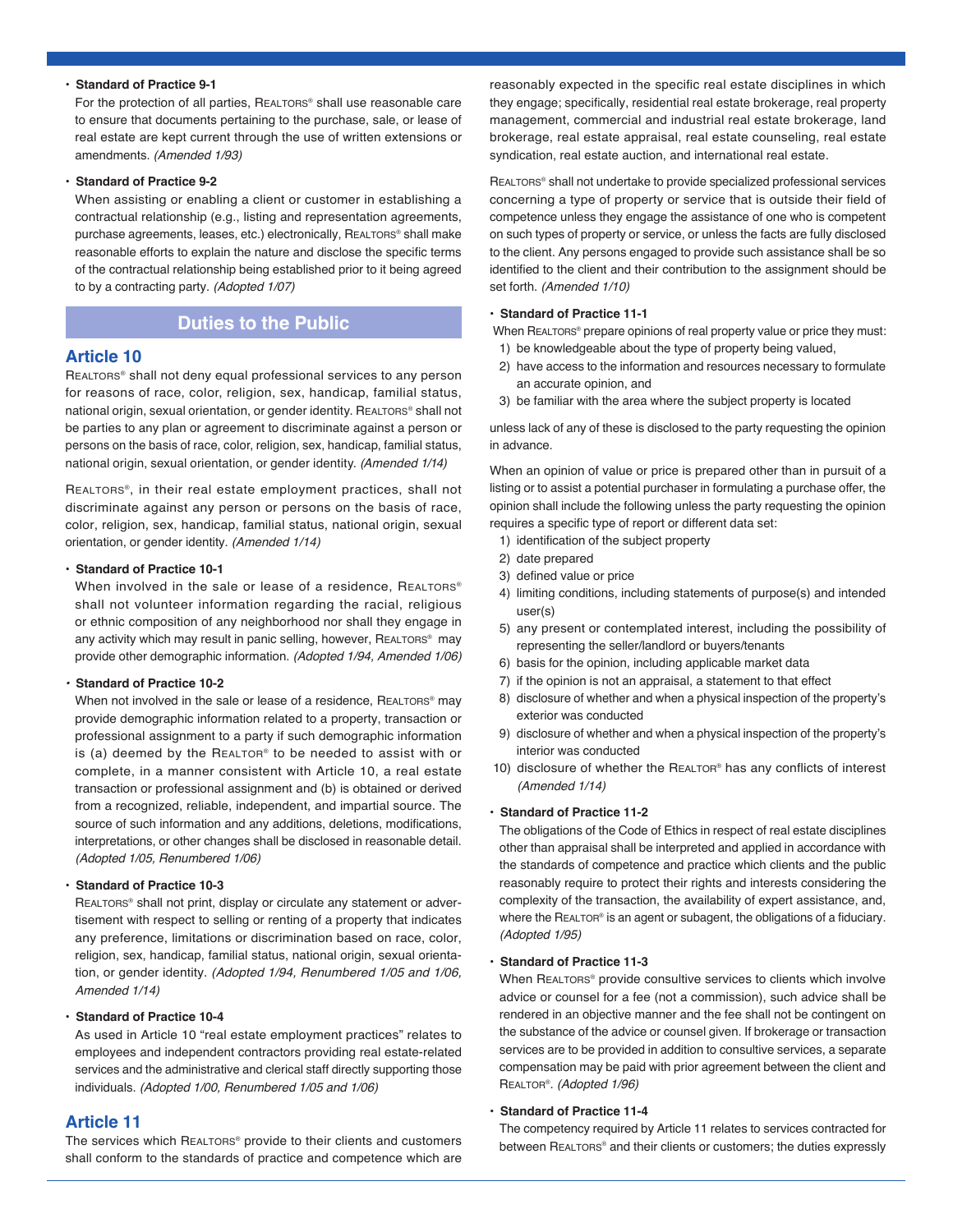imposed by the Code of Ethics; and the duties imposed by law or regulation. *(Adopted 1/02)*

# **Article 12**

REALTORS® shall be honest and truthful in their real estate communications and shall present a true picture in their advertising, marketing, and other representations. REALTORS® shall ensure that their status as real estate professionals is readily apparent in their advertising, marketing, and other representations, and that the recipients of all real estate communications are, or have been, notified that those communications are from a real estate professional. *(Amended 1/08)*

# • **Standard of Practice 12-1**

REALTORS® may use the term "free" and similar terms in their advertising and in other representations provided that all terms governing availability of the offered product or service are clearly disclosed at the same time. *(Amended 1/97)*

# • **Standard of Practice 12-2**

REALTORS® may represent their services as "free" or without cost even if they expect to receive compensation from a source other than their client provided that the potential for the REALTOR® to obtain a benefit from a third party is clearly disclosed at the same time. *(Amended 1/97)*

# • **Standard of Practice 12-3**

 The offering of premiums, prizes, merchandise discounts or other inducements to list, sell, purchase, or lease is not, in itself, unethical even if receipt of the benefit is contingent on listing, selling, purchasing, or leasing through the REALTOR® making the offer. However, REALTORS® must exercise care and candor in any such advertising or other public or private representations so that any party interested in receiving or otherwise benefiting from the REALTOR®'s offer will have clear, thorough, advance understanding of all the terms and conditions of the offer. The offering of any inducements to do business is subject to the limitations and restrictions of state law and the ethical obligations established by any applicable Standard of Practice. *(Amended 1/95)*

# • **Standard of Practice 12-4**

REALTORS® shall not offer for sale/lease or advertise property without authority. When acting as listing brokers or as subagents, REALTORS® shall not quote a price different from that agreed upon with the seller/ landlord. *(Amended 1/93)*

# • **Standard of Practice 12-5**

REALTORS® shall not advertise nor permit any person employed by or affiliated with them to advertise real estate services or listed property in any medium (e.g., electronically, print, radio, television, etc.) without disclosing the name of that REALTOR®'s firm in a reasonable and readily apparent manner either in the advertisement or in electronic advertising via a link to a display with all required disclosures. *(Adopted 11/86, Amended 1/16)*

# • **Standard of Practice 12-6**

REALTORS®, when advertising unlisted real property for sale/lease in which they have an ownership interest, shall disclose their status as both owners/landlords and as REALTORS® or real estate licensees. *(Amended 1/93)*

# • **Standard of Practice 12-7**

Only REALTORS® who participated in the transaction as the listing broker or cooperating broker (selling broker) may claim to have "sold" the property. Prior to closing, a cooperating broker may post a "sold" sign only with the consent of the listing broker. *(Amended 1/96)*

# • **Standard of Practice 12-8**

 The obligation to present a true picture in representations to the public includes information presented, provided, or displayed on REALTORS®' websites. REALTORS® shall use reasonable efforts to ensure that information on their websites is current. When it becomes apparent that information on a REALTOR®'s website is no longer current or accurate, Realtors® shall promptly take corrective action. *(Adopted 1/07)*

# • **Standard of Practice 12-9**

REALTOR<sup>®</sup> firm websites shall disclose the firm's name and state(s) of licensure in a reasonable and readily apparent manner.

Websites of REALTORS® and non-member licensees affiliated with a REALTOR<sup>®</sup> firm shall disclose the firm's name and that REALTOR®'s or non-member licensee's state(s) of licensure in a reasonable and readily apparent manner. *(Adopted 1/07)*

# • **Standard of Practice 12-10**

REALTORS®' obligation to present a true picture in their advertising and representations to the public includes Internet content, images, and the URLs and domain names they use, and prohibits REALTORS® from:

- 1) engaging in deceptive or unauthorized framing of real estate brokerage websites;
- 2) manipulating (e.g., presenting content developed by others) listing and other content in any way that produces a deceptive or misleading result;
- 3) deceptively using metatags, keywords or other devices/methods to direct, drive, or divert Internet traffic; or
- 4) presenting content developed by others without either attribution or without permission; or
- 5) otherwise misleading consumers, including use of misleading images. *(Adopted 1/07, Amended 1/18)*

# • **Standard of Practice 12-11**

REALTORS® intending to share or sell consumer information gathered via the Internet shall disclose that possibility in a reasonable and readily apparent manner. *(Adopted 1/07)*

# **• Standard of Practice 12-12**

REALTORS<sup>®</sup> shall not:

- 1) use URLs or domain names that present less than a true picture, or
- 2) register URLs or domain names which, if used, would present less than a true picture. *(Adopted 1/08)*

# **• Standard of Practice 12-13**

 The obligation to present a true picture in advertising, marketing, and representations allows REALTORS® to use and display only professional designations, certifications, and other credentials to which they are legitimately entitled. *(Adopted 1/08)*

# **Article 13**

REALTORS® shall not engage in activities that constitute the unauthorized practice of law and shall recommend that legal counsel be obtained when the interest of any party to the transaction requires it.

# **Article 14**

If charged with unethical practice or asked to present evidence or to cooperate in any other way, in any professional standards proceeding or investigation, REALTORS® shall place all pertinent facts before the proper tribunals of the Member Board or affiliated institute, society, or council in which membership is held and shall take no action to disrupt or obstruct such processes. *(Amended 1/99)*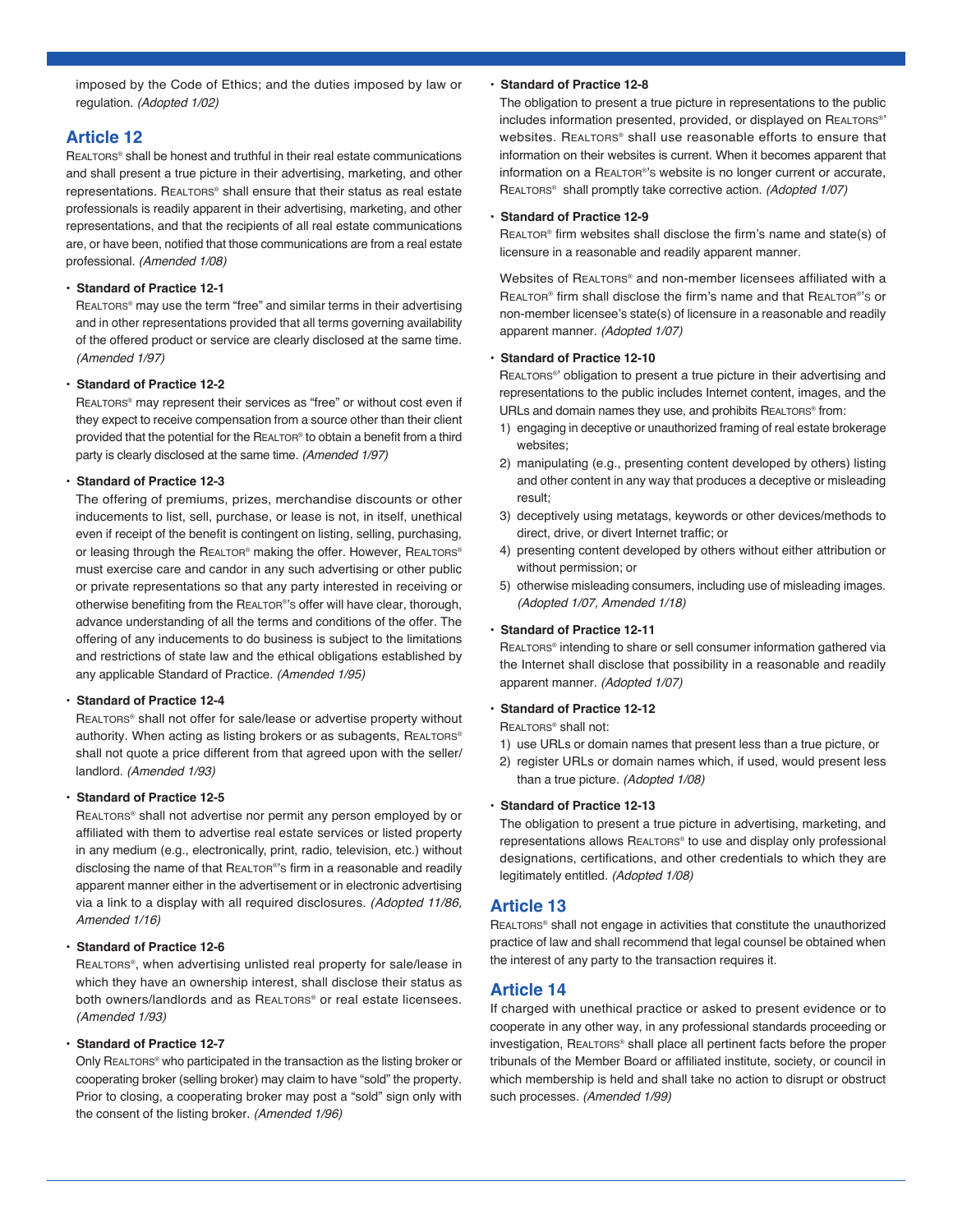# • **Standard of Practice 14-1**

REALTORS® shall not be subject to disciplinary proceedings in more than one Board of REALTORS® or affiliated institute, society, or council in which they hold membership with respect to alleged violations of the Code of Ethics relating to the same transaction or event. *(Amended 1/95)*

#### • **Standard of Practice 14-2**

REALTORS® shall not make any unauthorized disclosure or dissemination of the allegations, findings, or decision developed in connection with an ethics hearing or appeal or in connection with an arbitration hearing or procedural review. *(Amended 1/92)*

#### • **Standard of Practice 14-3**

REALTORS® shall not obstruct the Board's investigative or professional standards proceedings by instituting or threatening to institute actions for libel, slander, or defamation against any party to a professional standards proceeding or their witnesses based on the filing of an arbitration request, an ethics complaint, or testimony given before any tribunal. *(Adopted 11/87, Amended 1/99)*

# • **Standard of Practice 14-4**

REALTORS® shall not intentionally impede the Board's investigative or disciplinary proceedings by filing multiple ethics complaints based on the same event or transaction. *(Adopted 11/88)*

# **Duties to Realtors®**

# **Article 15**

REALTORS® shall not knowingly or recklessly make false or misleading statements about other real estate professionals, their businesses, or their business practices. *(Amended 1/12)*

#### • **Standard of Practice 15-1**

REALTORS® shall not knowingly or recklessly file false or unfounded ethics complaints. *(Adopted 1/00)*

#### • **Standard of Practice 15-2**

 The obligation to refrain from making false or misleading statements about other real estate professionals, their businesses, and their business practices includes the duty to not knowingly or recklessly publish, repeat, retransmit, or republish false or misleading statements made by others. This duty applies whether false or misleading statements are repeated in person, in writing, by technological means (e.g., the Internet), or by any other means. *(Adopted 1/07, Amended 1/12)*

#### • **Standard of Practice 15-3**

 The obligation to refrain from making false or misleading statements about other real estate professionals, their businesses, and their business practices includes the duty to publish a clarification about or to remove statements made by others on electronic media the REALTOR® controls once the REALTOR® knows the statement is false or misleading. *(Adopted 1/10, Amended 1/12)*

# **Article 16**

REALTORS® shall not engage in any practice or take any action inconsistent with exclusive representation or exclusive brokerage relationship agreements that other REALTORS® have with clients. (Amended 1/04)

# • **Standard of Practice 16-1**

 Article 16 is not intended to prohibit aggressive or innovative business practices which are otherwise ethical and does not prohibit disagreements with other Realtors® involving commission, fees,

compensation or other forms of payment or expenses. *(Adopted 1/93, Amended 1/95)*

#### • **Standard of Practice 16-2**

Article 16 does not preclude REALTORS® from making general announcements to prospects describing their services and the terms of their availability even though some recipients may have entered into agency agreements or other exclusive relationships with another REALTOR®. A general telephone canvass, general mailing or distribution addressed to all prospects in a given geographical area or in a given profession, business, club, or organization, or other classification or group is deemed "general" for purposes of this standard. *(Amended 1/04)*

Article 16 is intended to recognize as unethical two basic types of solicitations:

 First, telephone or personal solicitations of property owners who have been identified by a real estate sign, multiple listing compilation, or other information service as having exclusively listed their property with another REALTOR® and

 Second, mail or other forms of written solicitations of prospects whose properties are exclusively listed with another REALTOR® when such solicitations are not part of a general mailing but are directed specifically to property owners identified through compilations of current listings, "for sale" or "for rent" signs, or other sources of information required by Article 3 and Multiple Listing Service rules to be made available to other REALTORS® under offers of subagency or cooperation. *(Amended 1/04)*

#### • **Standard of Practice 16-3**

Article 16 does not preclude REALTORS® from contacting the client of another broker for the purpose of offering to provide, or entering into a contract to provide, a different type of real estate service unrelated to the type of service currently being provided (e.g., property management as opposed to brokerage) or from offering the same type of service for property not subject to other brokers' exclusive agreements. However, information received through a Multiple Listing Service or any other offer of cooperation may not be used to target clients of other REALTORS® to whom such offers to provide services may be made. *(Amended 1/04)*

#### • **Standard of Practice 16-4**

REALTORS® shall not solicit a listing which is currently listed exclusively with another broker. However, if the listing broker, when asked by the REALTOR®, refuses to disclose the expiration date and nature of such listing, i.e., an exclusive right to sell, an exclusive agency, open listing, or other form of contractual agreement between the listing broker and the client, the REALTOR® may contact the owner to secure such information and may discuss the terms upon which the REALTOR<sup>®</sup> might take a future listing or, alternatively, may take a listing to become effective upon expiration of any existing exclusive listing. *(Amended 1/94)*

#### • **Standard of Practice 16-5**

REALTORS® shall not solicit buyer/tenant agreements from buyers/ tenants who are subject to exclusive buyer/tenant agreements. However, if asked by a REALTOR®, the broker refuses to disclose the expiration date of the exclusive buyer/tenant agreement, the REALTOR® may contact the buyer/tenant to secure such information and may discuss the terms upon which the REALTOR® might enter into a future buyer/tenant agreement or, alternatively, may enter into a buyer/tenant agreement to become effective upon the expiration of any existing exclusive buyer/tenant agreement. *(Adopted 1/94, Amended 1/98)*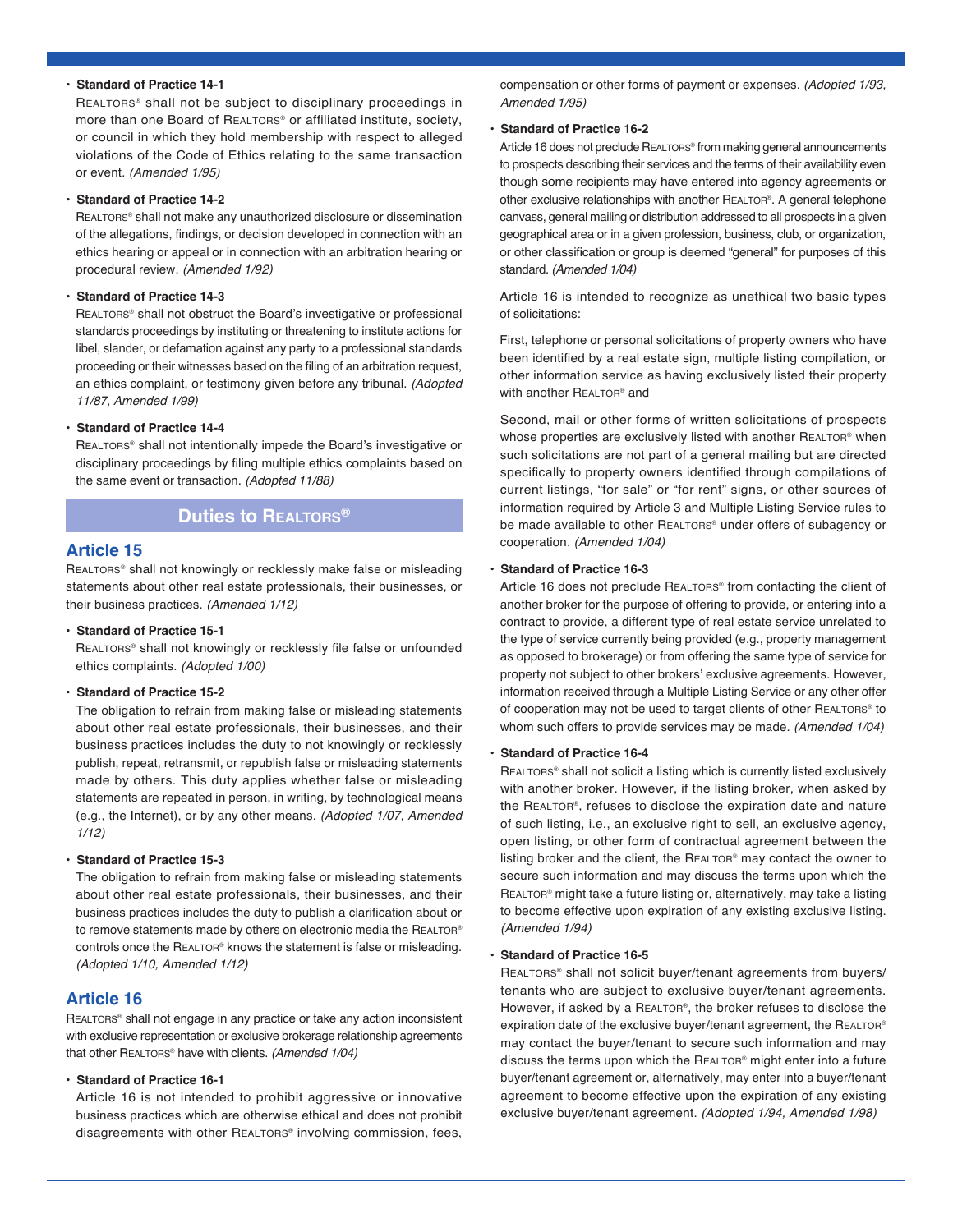# • **Standard of Practice 16-6**

When REALTORS® are contacted by the client of another REALTOR® regarding the creation of an exclusive relationship to provide the same type of service, and REALTORS® have not directly or indirectly initiated such discussions, they may discuss the terms upon which they might enter into a future agreement or, alternatively, may enter into an agreement which becomes effective upon expiration of any existing exclusive agreement. *(Amended 1/98)*

#### • **Standard of Practice 16-7**

The fact that a prospect has retained a REALTOR® as an exclusive representative or exclusive broker in one or more past transactions does not preclude other REALTORS® from seeking such prospect's future business. *(Amended 1/04)*

#### • **Standard of Practice 16-8**

 The fact that an exclusive agreement has been entered into with a REALTOR® shall not preclude or inhibit any other REALTOR® from entering into a similar agreement after the expiration of the prior agreement. *(Amended 1/98)*

# • **Standard of Practice 16-9**

REALTORS®, prior to entering into a representation agreement, have an affirmative obligation to make reasonable efforts to determine whether the prospect is subject to a current, valid exclusive agreement to provide the same type of real estate service. *(Amended 1/04)*

#### • **Standard of Practice 16-10**

REALTORS®, acting as buyer or tenant representatives or brokers, shall disclose that relationship to the seller/landlord's representative or broker at first contact and shall provide written confirmation of that disclosure to the seller/landlord's representative or broker not later than execution of a purchase agreement or lease. *(Amended 1/04)*

#### • **Standard of Practice 16-11**

On unlisted property, REALTORS® acting as buyer/tenant representatives or brokers shall disclose that relationship to the seller/landlord at first contact for that buyer/tenant and shall provide written confirmation of such disclosure to the seller/landlord not later than execution of any purchase or lease agreement. *(Amended 1/04)*

REALTORS® shall make any request for anticipated compensation from the seller/landlord at first contact. *(Amended 1/98)*

#### • **Standard of Practice 16-12**

REALTORS®, acting as representatives or brokers of sellers/landlords or as subagents of listing brokers, shall disclose that relationship to buyers/ tenants as soon as practicable and shall provide written confirmation of such disclosure to buyers/tenants not later than execution of any purchase or lease agreement. *(Amended 1/04)*

#### • **Standard of Practice 16-13**

 All dealings concerning property exclusively listed, or with buyer/tenants who are subject to an exclusive agreement shall be carried on with the client's representative or broker, and not with the client, except with the consent of the client's representative or broker or except where such dealings are initiated by the client.

 Before providing substantive services (such as writing a purchase offer or presenting a CMA) to prospects, REALTORS® shall ask prospects whether they are a party to any exclusive representation agreement. REALTORS® shall not knowingly provide substantive services concerning a prospective transaction to prospects who are parties to exclusive representation agreements, except with the consent of the prospects' exclusive representatives or at the direction of prospects. *(Adopted 1/93, Amended 1/04)*

# • **Standard of Practice 16-14**

REALTORS® are free to enter into contractual relationships or to negotiate with sellers/landlords, buyers/tenants or others who are not subject to an exclusive agreement but shall not knowingly obligate them to pay more than one commission except with their informed consent. *(Amended 1/98)*

#### • **Standard of Practice 16-15**

In cooperative transactions REALTORS® shall compensate cooperating REALTORS® (principal brokers) and shall not compensate nor offer to compensate, directly or indirectly, any of the sales licensees employed by or affiliated with other REALTORS® without the prior express knowledge and consent of the cooperating broker.

#### • **Standard of Practice 16-16**

REALTORS®, acting as subagents or buyer/tenant representatives or brokers, shall not use the terms of an offer to purchase/lease to attempt to modify the listing broker's offer of compensation to subagents or buyer/tenant representatives or brokers nor make the submission of an executed offer to purchase/lease contingent on the listing broker's agreement to modify the offer of compensation. *(Amended 1/04)*

#### • **Standard of Practice 16-17**

REALTORS®, acting as subagents or as buyer/tenant representatives or brokers, shall not attempt to extend a listing broker's offer of cooperation and/or compensation to other brokers without the consent of the listing broker. *(Amended 1/04)*

#### • **Standard of Practice 16-18**

REALTORS® shall not use information obtained from listing brokers through offers to cooperate made through multiple listing services or through other offers of cooperation to refer listing brokers' clients to other brokers or to create buyer/tenant relationships with listing brokers' clients, unless such use is authorized by listing brokers. *(Amended 1/02)*

#### • **Standard of Practice 16-19**

 Signs giving notice of property for sale, rent, lease, or exchange shall not be placed on property without consent of the seller/landlord. *(Amended 1/93)*

# • **Standard of Practice 16-20**

REALTORS®, prior to or after their relationship with their current firm is terminated, shall not induce clients of their current firm to cancel exclusive contractual agreements between the client and that firm. This does not preclude REALTORS® (principals) from establishing agreements with their associated licensees governing assignability of exclusive agreements. *(Adopted 1/98, Amended 1/10)*

# **Article 17**

In the event of contractual disputes or specific non-contractual disputes as defined in Standard of Practice 17-4 between REALTORS® (principals) associated with different firms, arising out of their relationship as REALTORS®, the REALTORS® shall mediate the dispute if the Board requires its members to mediate. If the dispute is not resolved through mediation, or if mediation is not required, REALTORS® shall submit the dispute to arbitration in accordance with the policies of the Board rather than litigate the matter.

In the event clients of REALTORS® wish to mediate or arbitrate contractual disputes arising out of real estate transactions, REALTORS® shall mediate or arbitrate those disputes in accordance with the policies of the Board, provided the clients agree to be bound by any resulting agreement or award.

The obligation to participate in mediation and arbitration contemplated by this Article includes the obligation of REALTORS® (principals) to cause their firms to mediate and arbitrate and be bound by any resulting agreement or award. *(Amended 1/12)*